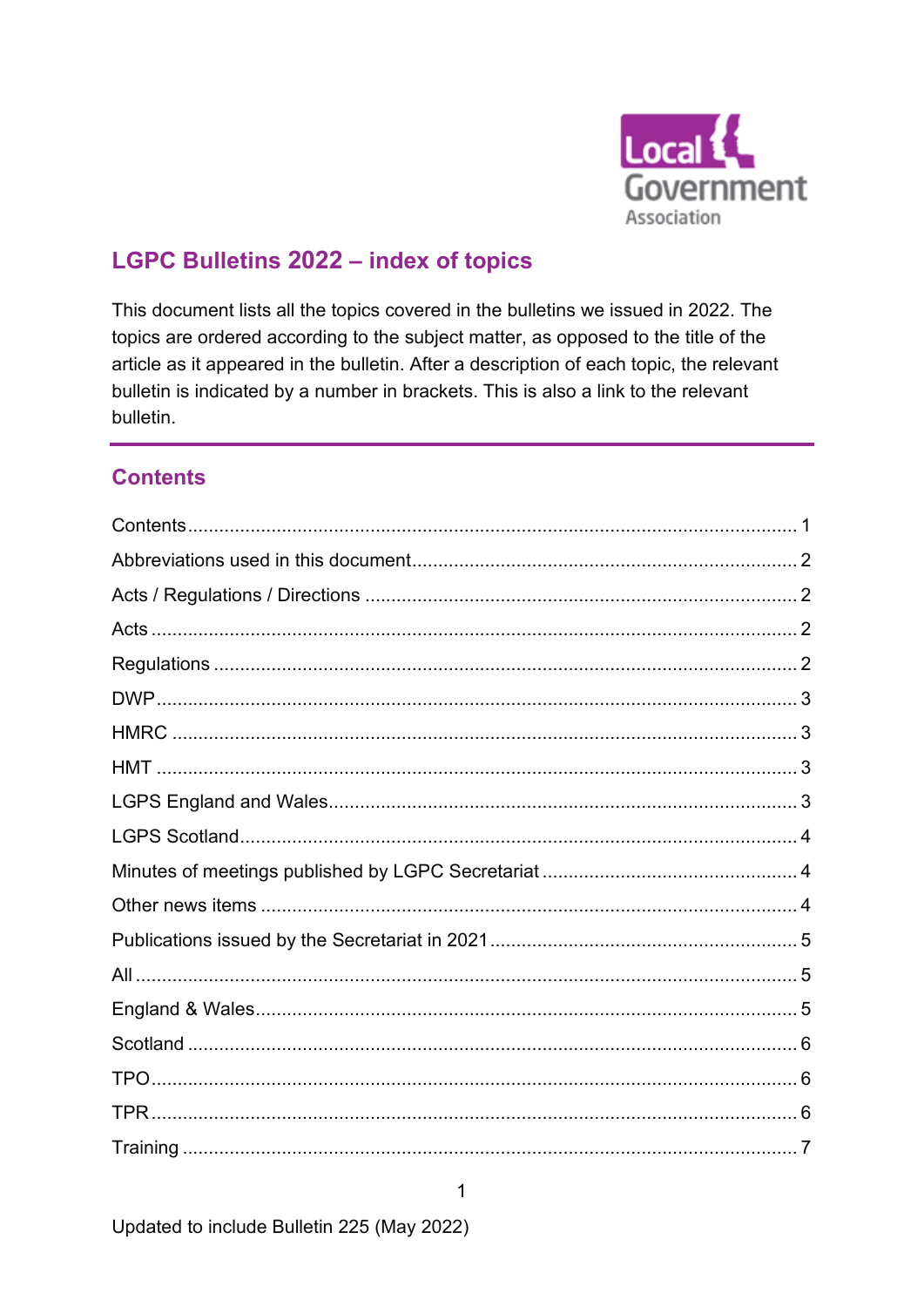Wider landscape [........................................................................................................ 7](#page-6-1)

### <span id="page-1-0"></span>**Abbreviations used in this document**

| <b>AVC</b>   | Additional voluntary contributions                    |
|--------------|-------------------------------------------------------|
| <b>DWP</b>   | Department for Work and Pensions                      |
| <b>CIPFA</b> | Chartered Institute of Public Finance and Accountancy |
| <b>HMRC</b>  | Her Majesty's Revenue and Customs                     |
| <b>HMT</b>   | Her Majesty's Treasury                                |
| <b>GAD</b>   | Government Actuary's Department                       |
| <b>GMP</b>   | Guaranteed minimum pension                            |
| <b>LGA</b>   | <b>Local Government Association</b>                   |
| <b>LGPC</b>  | <b>Local Government Pensions Committee</b>            |
| ΝI           | National insurance                                    |
| <b>PASA</b>  | <b>Pensions Administration Standards Association</b>  |
| <b>QROPS</b> | <b>Qualifying Recognised Overseas Scheme</b>          |
| <b>SAB</b>   | <b>Scheme Advisory Board</b>                          |
| <b>SPa</b>   | <b>State Pension age</b>                              |
| <b>SPPA</b>  | <b>Scottish Public Pensions Agency</b>                |
| <b>TPO</b>   | The Pensions Ombudsman                                |
| <b>TPR</b>   | The Pensions Regulator                                |

# <span id="page-1-1"></span>**Acts / Regulations / Directions**

#### <span id="page-1-2"></span>**Acts**

The Public Service Pensions and Judicial Offices Act 2022 [\(222\)](https://lgpslibrary.org/assets/bulletins/2022/222.pdf)

### <span id="page-1-3"></span>**Regulations**

The Financial Guidance and Claims Act 2018 (Commencement No. 9) Regulations 2022 [\(225\)](https://lgpslibrary.org/assets/bulletins/2022/225.pdf)

The Local Government Pension Scheme (Scotland) (Miscellaneous Amendments) Regulations 2022 [\(225\)](https://lgpslibrary.org/assets/bulletins/2022/225.pdf)

2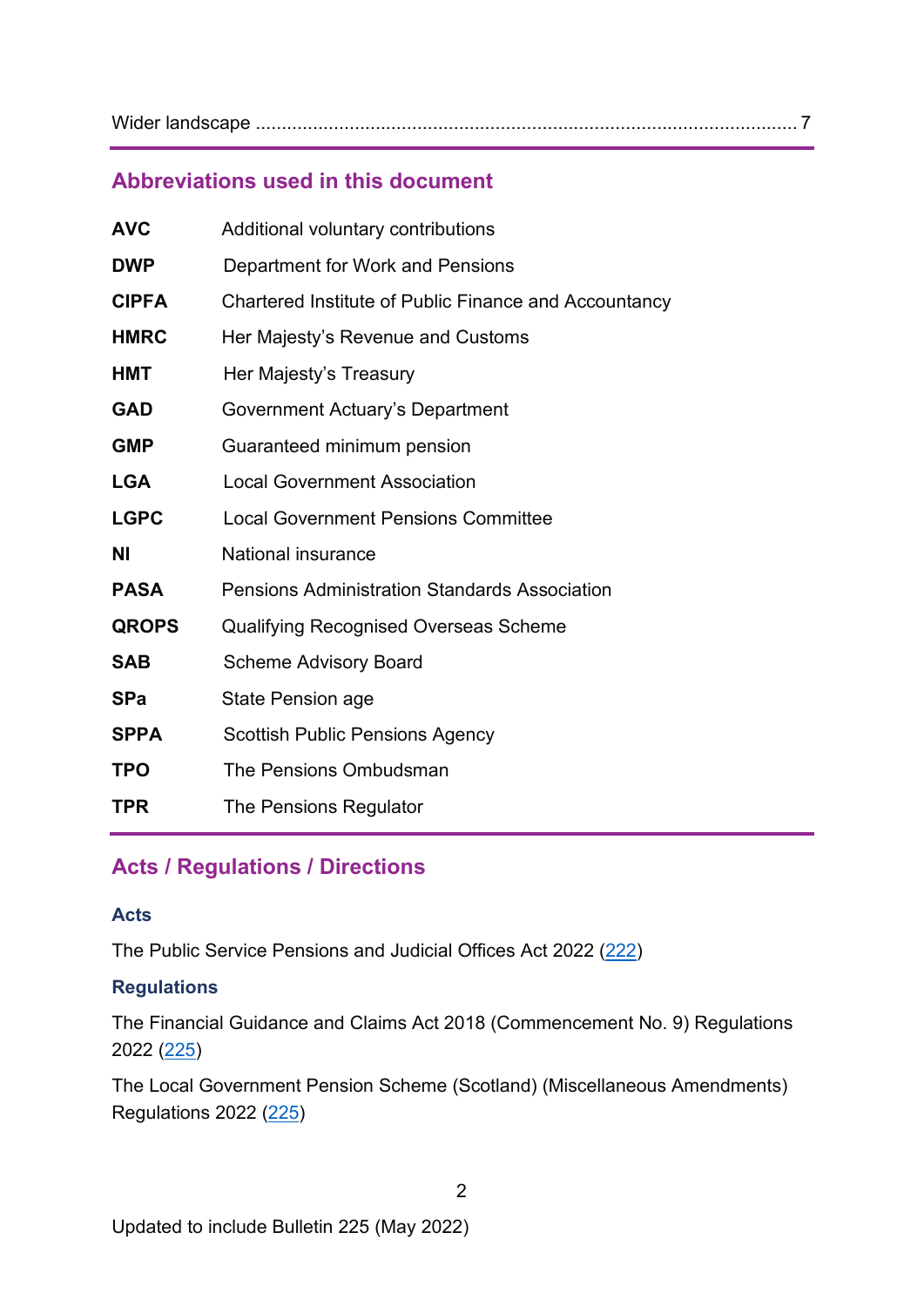Occupational and Personal Pension Schemes (Disclosure of Information) (Requirements to Refer Members to Guidance etc) (Amendment) Regulations 2022 [\(219\)](https://lgpslibrary.org/assets/bulletins/2022/219.pdf)

Registered Pension Schemes (Miscellaneous Amendments) Regulations 2022 [\(222\)](https://lgpslibrary.org/assets/bulletins/2022/222.pdf)

### <span id="page-2-0"></span>**DWP**

Automatic enrolment trigger [\(220\)](https://lgpslibrary.org/assets/bulletins/2022/220.pdf)

Consultation on draft pensions dashboards regulations [\(220\)](https://lgpslibrary.org/assets/bulletins/2022/220.pdf) [\(222\)](https://lgpslibrary.org/assets/bulletins/2022/222.pdf)

Consultation on nudge regulations [\(219\)](https://lgpslibrary.org/assets/bulletins/2022/219.pdf)

SPa review [\(219\)](https://lgpslibrary.org/assets/bulletins/2022/219.pdf) Call for evidence [\(220\)](https://lgpslibrary.org/assets/bulletins/2022/220.pdf)

### <span id="page-2-1"></span>**H M R C**

Consultation on reporting deadlines [\(220\)](https://lgpslibrary.org/assets/bulletins/2022/220.pdf)

Finance Act receives Royal Assent [\(220\)](https://lgpslibrary.org/assets/bulletins/2022/220.pdf)

Managing pension schemes service newsletter April 2022 [\(223\)](https://lgpslibrary.org/assets/bulletins/2022/223.pdf)

Pension Schemes Newsletter 136 [\(219\)](https://lgpslibrary.org/assets/bulletins/2022/219.pdf), 137 [\(220\)](https://lgpslibrary.org/assets/bulletins/2022/220.pdf), 138 [\(225\)](https://lgpslibrary.org/assets/bulletins/2022/225.pdf)

#### <span id="page-2-2"></span>**H M T**

Mandatory scheme pays deadlines are changing [\(222\)](https://lgpslibrary.org/assets/bulletins/2022/222.pdf) Pensions increase / revaluation for 2022 [\(219\)](https://lgpslibrary.org/assets/bulletins/2022/219.pdf)

# <span id="page-2-3"></span>**LGPS England and Wales**

2022/23 employer contributions bands [\(219\)](https://lgpslibrary.org/assets/bulletins/2022/219.pdf) DLUHC: change in email addresses [\(220\)](https://lgpslibrary.org/assets/bulletins/2022/220.pdf) DLUHC: letter re McCloud remedy and 2022 valuation [\(222\)](https://lgpslibrary.org/assets/bulletins/2022/222.pdf) DLUHC: levelling up white paper [\(220\)](https://lgpslibrary.org/assets/bulletins/2022/220.pdf) DLUHC: statutory guidance on special severance payments [\(225\)](https://lgpslibrary.org/assets/bulletins/2022/225.pdf) New member website [\(219\)](https://lgpslibrary.org/assets/bulletins/2022/219.pdf) [\(222\)](https://lgpslibrary.org/assets/bulletins/2022/222.pdf) Recruitment and retention survey [\(223\)](https://lgpslibrary.org/assets/bulletins/2022/223.pdf) [\(225\)](https://lgpslibrary.org/assets/bulletins/2022/225.pdf) SAB: December 2021 meeting [\(219\)](https://lgpslibrary.org/assets/bulletins/2022/219.pdf)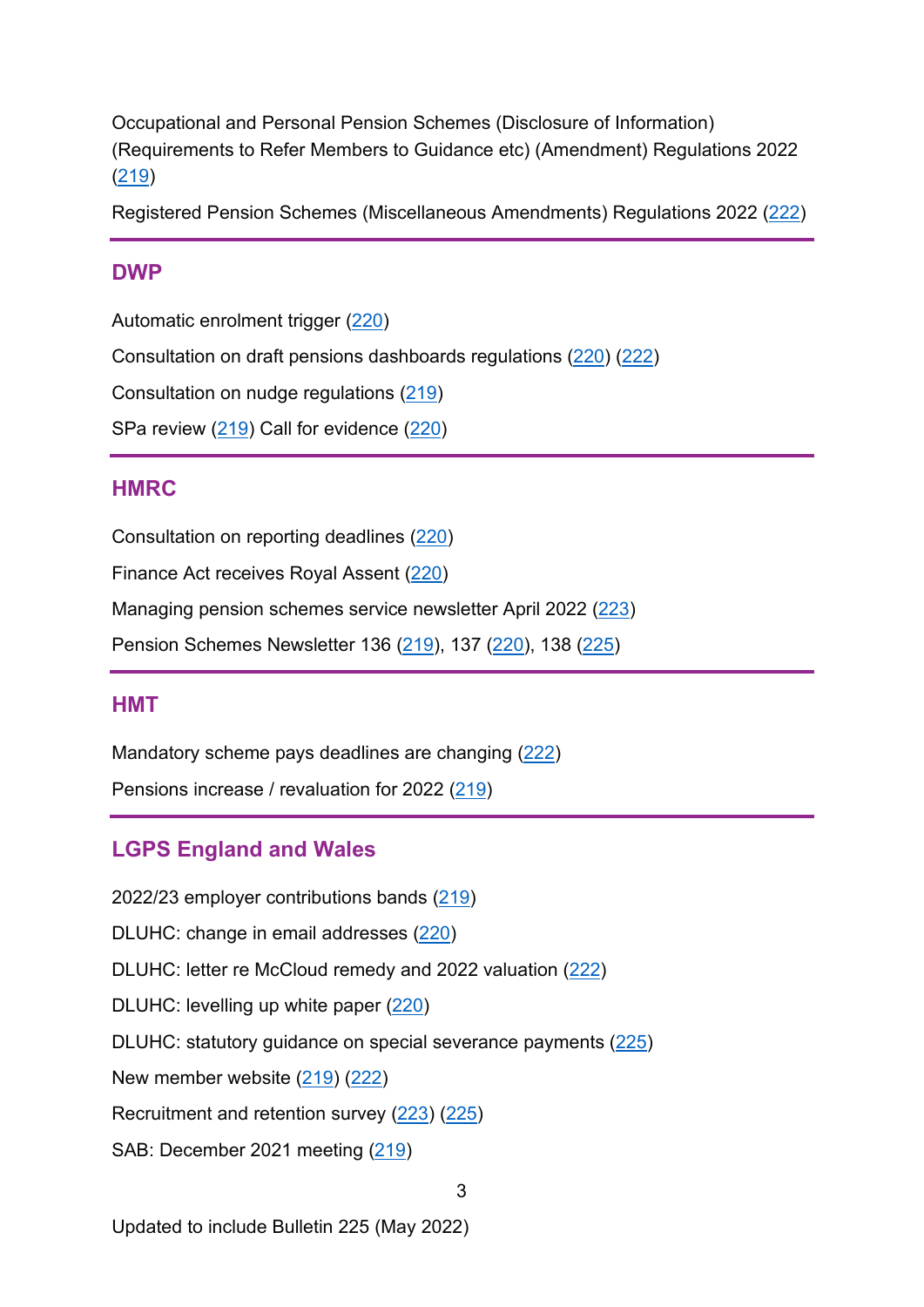SAB: investments in line with UK foreign and defence policy [\(222\)](https://lgpslibrary.org/assets/bulletins/2022/222.pdf) SAB: investments in Russia [\(220\)](https://lgpslibrary.org/assets/bulletins/2022/220.pdf) [\(222\)](https://lgpslibrary.org/assets/bulletins/2022/222.pdf) SAB: legal opinion on the prepayment of contributions [\(222\)](https://lgpslibrary.org/assets/bulletins/2022/222.pdf) SAB: new senior pensions secretary [\(225\)](https://lgpslibrary.org/assets/bulletins/2022/225.pdf) SAB: Prudential performance update [\(225\)](https://lgpslibrary.org/assets/bulletins/2022/225.pdf) SAB: statement on fund representation [\(219\)](https://lgpslibrary.org/assets/bulletins/2022/219.pdf)

### <span id="page-3-0"></span>**LGPS Scotland**

APC calculator moved [\(222\)](https://lgpslibrary.org/assets/bulletins/2022/222.pdf)

LGPC: response to consultation on amendment regulations  $(219)$ 

Miscellaneous Amendments Regulations 2022 [\(225\)](https://lgpslibrary.org/assets/bulletins/2022/225.pdf)

Proposed merger of Lothian and Falkirk Council Pension Funds [\(225\)](https://lgpslibrary.org/assets/bulletins/2022/225.pdf)

SAB: minutes [\(223\)](https://lgpslibrary.org/assets/bulletins/2022/223.pdf)

SPPA: publishes circular  $2022/01 -$  PI review and revaluation order  $(220)$ 

SPPA: publishes circular  $2022/02 -$  tiered contributions rates  $(220)$ 

Survey on LGAs service to administering authorities [\(222\)](https://lgpslibrary.org/assets/bulletins/2022/222.pdf)

# <span id="page-3-1"></span>**Minutes of meetings published by LGPC Secretariat**

Communications Working Group: January [\(220\)](https://lgpslibrary.org/assets/bulletins/2022/220.pdf) April [\(225\)](https://lgpslibrary.org/assets/bulletins/2022/225.pdf) LGPC: March 2022 [\(223\)](https://lgpslibrary.org/assets/bulletins/2022/223.pdf) National LGPS Technical Group: March [\(222\)](https://lgpslibrary.org/assets/bulletins/2022/222.pdf)

### <span id="page-3-2"></span>**Other news items**

Annual allowance changes [\(223\)](https://lgpslibrary.org/assets/bulletins/2022/223.pdf)

CIPFA partners with Isio to refresh training for board members [\(219\)](https://lgpslibrary.org/assets/bulletins/2022/219.pdf)

Data protection: advice from Squire Patton Boggs on overseas transfers [\(219\)](https://lgpslibrary.org/assets/bulletins/2022/219.pdf)

Disclosure requirements for normal minimum pension age increase [\(223\)](https://lgpslibrary.org/assets/bulletins/2022/223.pdf)

GAD: divorce guidance [\(223\)](https://lgpslibrary.org/assets/bulletins/2022/223.pdf)

GAD: query logs [\(223\)](https://lgpslibrary.org/assets/bulletins/2022/223.pdf)

Updated to include Bulletin 225 (May 2022)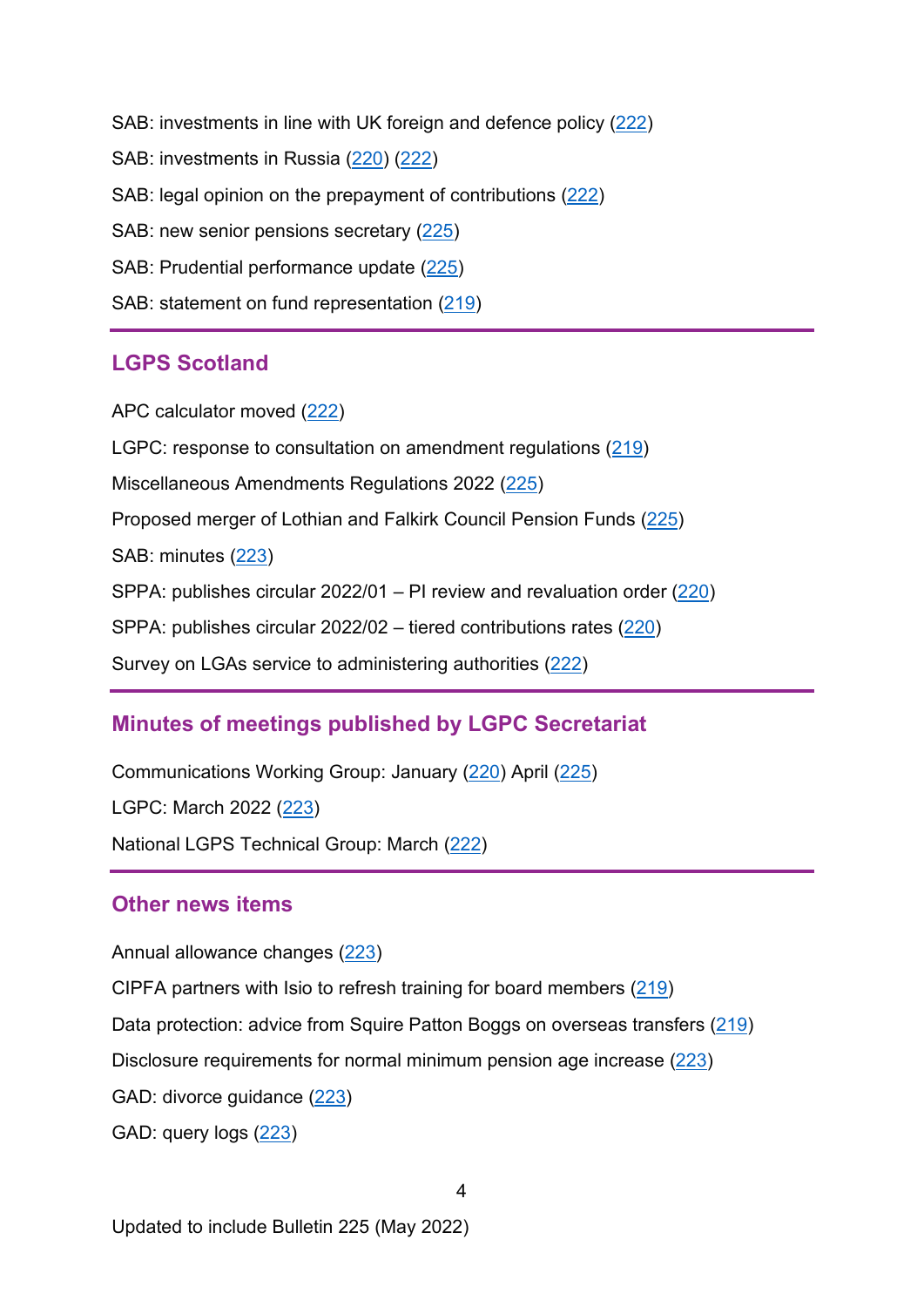LGA: head of pensions [\(220\)](https://lgpslibrary.org/assets/bulletins/2022/220.pdf) LGA: pensions adviser – employers  $(222)$ LGA: pensions secretary [\(222\)](https://lgpslibrary.org/assets/bulletins/2022/222.pdf) National LGPS frameworks: news bulletin edition 6 [\(219\)](https://lgpslibrary.org/assets/bulletins/2022/219.pdf) National LGPS frameworks: stewardship framework launched [\(225\)](https://lgpslibrary.org/assets/bulletins/2022/225.pdf) National technical group: quarterly surveys [\(223\)](https://lgpslibrary.org/assets/bulletins/2022/223.pdf) National technical group: recommendations on frozen refunds and interfunds NI database  $(219)$ , access issues  $(220)$ Online pension surgery on transfers [\(223\)](https://lgpslibrary.org/assets/bulletins/2022/223.pdf) [\(225\)](https://lgpslibrary.org/assets/bulletins/2022/225.pdf) PASA fraud guidance on pre-employment vetting Pensions dashboards [\(219\)](https://lgpslibrary.org/assets/bulletins/2022/219.pdf) [\(220\)](https://lgpslibrary.org/assets/bulletins/2022/220.pdf) [\(223\)](https://lgpslibrary.org/assets/bulletins/2022/223.pdf) [\(225\)](https://lgpslibrary.org/assets/bulletins/2022/225.pdf) Pension scams [\(220\)](https://lgpslibrary.org/assets/bulletins/2022/220.pdf) Public Service Pensions and Judicial Offices Bill [\(219\)](https://lgpslibrary.org/assets/bulletins/2022/219.pdf) [\(220\)](https://lgpslibrary.org/assets/bulletins/2022/220.pdf) [\(222\)](https://lgpslibrary.org/assets/bulletins/2022/222.pdf) Standard wording for transfers in [\(223\)](https://lgpslibrary.org/assets/bulletins/2022/223.pdf)

# <span id="page-4-0"></span>**Publications issued by the Secretariat in 2021**

#### <span id="page-4-1"></span>**All**

Bulletin 221 – 2021 annual update [\(222\)](https://lgpslibrary.org/assets/bulletins/2022/222.pdf) DSAR Template acknowledgement letter [\(225\)](https://lgpslibrary.org/assets/bulletins/2022/225.pdf) DSAR Template acknowledgement letter requesting more information [\(225\)](https://lgpslibrary.org/assets/bulletins/2022/225.pdf) DSAR Template acknowledgement and deadline extension letter [\(225\)](https://lgpslibrary.org/assets/bulletins/2022/225.pdf) DSAR Template response letter [\(225\)](https://lgpslibrary.org/assets/bulletins/2022/225.pdf) Guidance for handling DSARs [\(225\)](https://lgpslibrary.org/assets/bulletins/2022/225.pdf) Procedure for handing DSARs [\(225\)](https://lgpslibrary.org/assets/bulletins/2022/225.pdf) Stronger nudge to pensions guidance – technical guide [\(225\)](https://lgpslibrary.org/assets/bulletins/2022/225.pdf) Stronger nudge to pensions guidance – getting guidance insert  $(225)$ **England & Wales** Addendums to non-Club quide for QROPS and AVC transfers [\(219\)](https://lgpslibrary.org/assets/bulletins/2022/219.pdf), [\(223\)](https://lgpslibrary.org/assets/bulletins/2022/223.pdf) Annual allowance factsheet for members v1.9 [\(225\)](https://lgpslibrary.org/assets/bulletins/2022/225.pdf)

5

<span id="page-4-2"></span>Updated to include Bulletin 225 (May 2022)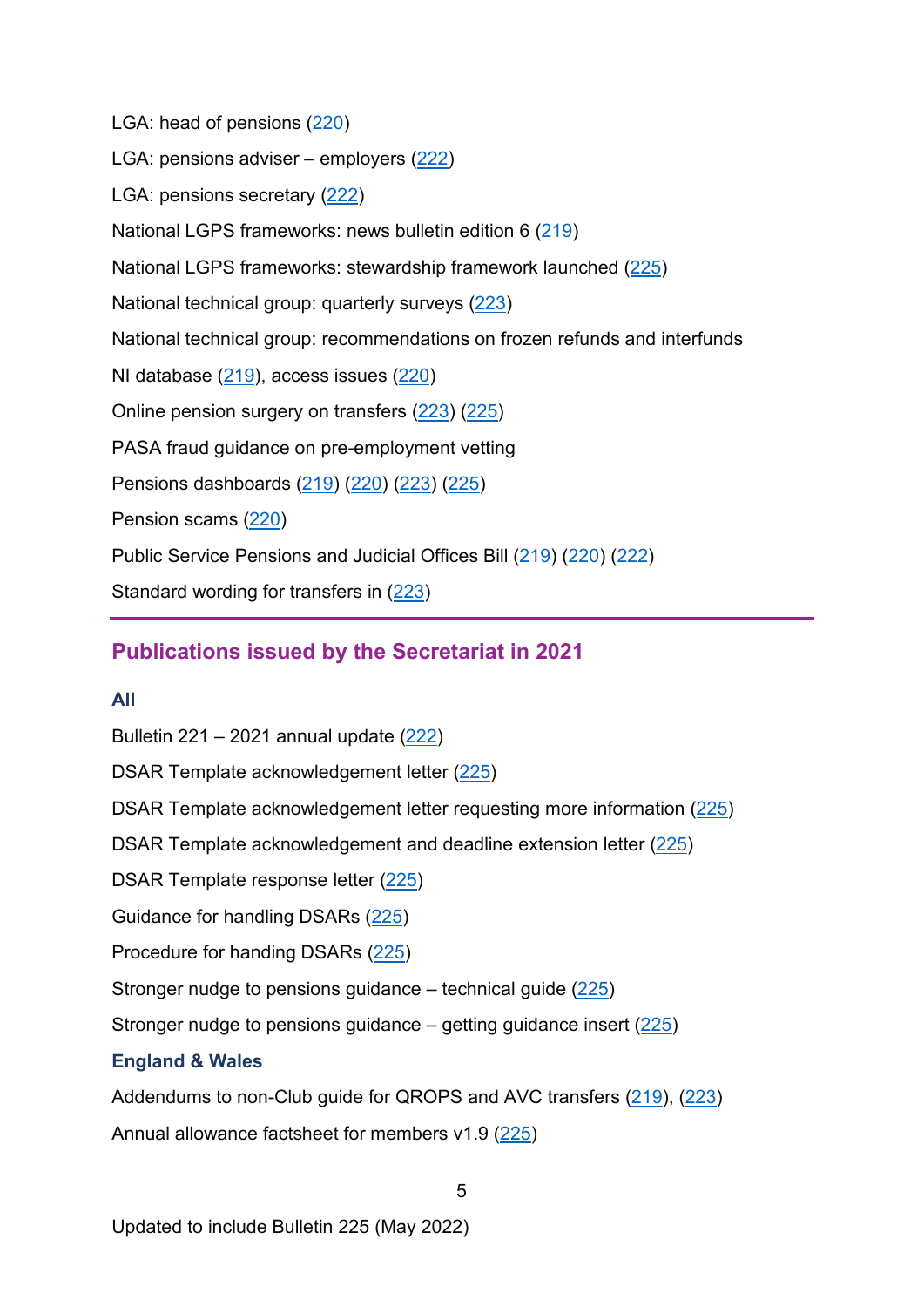AVC risk warning v2.0 [\(225\)](https://lgpslibrary.org/assets/bulletins/2022/225.pdf) Councillor full guide v2.2 [\(225\)](https://lgpslibrary.org/assets/bulletins/2022/225.pdf) Employee brief guide v2.3 [\(225\)](https://lgpslibrary.org/assets/bulletins/2022/225.pdf) HR guide v4.3 [\(225\)](https://lgpslibrary.org/assets/bulletins/2022/225.pdf) Introductory leaflet for councillors in Wales v1.9 [\(225\)](https://lgpslibrary.org/assets/bulletins/2022/225.pdf) Non-club transfer out technical guide [\(223\)](https://lgpslibrary.org/assets/bulletins/2022/223.pdf) Retirement planning guide v1.3 [\(225\)](https://lgpslibrary.org/assets/bulletins/2022/225.pdf) Template privacy notices updated [\(220\)](https://lgpslibrary.org/assets/bulletins/2022/220.pdf) Update for councillors in England v2.2 [\(225\)](https://lgpslibrary.org/assets/bulletins/2022/225.pdf) **Scotland** Aggregation technical guide – version two [\(222\)](https://lgpslibrary.org/assets/bulletins/2022/222.pdf) Commentary on the changes made by the LGPS (Scotland) (Miscellaneous Amendments) Regulations 2022 [\(224\)](https://lgpslibrary.org/assets/bulletins/2022/224.pdf) Councillor brief guide v2.1 [\(225\)](https://lgpslibrary.org/assets/bulletins/2022/225.pdf) Employee brief guide v2.2 [\(225\)](https://lgpslibrary.org/assets/bulletins/2022/225.pdf) Retirement planning guide v1.1 [\(225\)](https://lgpslibrary.org/assets/bulletins/2022/225.pdf)

# <span id="page-5-1"></span><span id="page-5-0"></span>**TPO**

Consultation on enforcement and prosecution policies [\(225\)](https://lgpslibrary.org/assets/bulletins/2022/225.pdf)

Determination CAS-29778-J8R1 – ill health retirement from active status [\(225\)](https://lgpslibrary.org/assets/bulletins/2022/225.pdf)

Early resolution service factsheet [\(223\)](https://lgpslibrary.org/assets/bulletins/2022/223.pdf)

Launch of online application form [\(225\)](https://lgpslibrary.org/assets/bulletins/2022/225.pdf)

Launch of pensions dishonesty unit [\(220\)](https://lgpslibrary.org/assets/bulletins/2022/220.pdf)

New factsheets published [\(220\)](https://lgpslibrary.org/assets/bulletins/2022/220.pdf)

News March 2022 [\(223\)](https://lgpslibrary.org/assets/bulletins/2022/223.pdf)

Webinars: Volunteering at TPO and How to avoid the Ombudsman [\(225\)](https://lgpslibrary.org/assets/bulletins/2022/225.pdf)

#### <span id="page-5-2"></span>**T P R**

Blog: encouraging reporting of pension scams [\(219\)](https://lgpslibrary.org/assets/bulletins/2022/219.pdf)

Updated to include Bulletin 225 (May 2022)